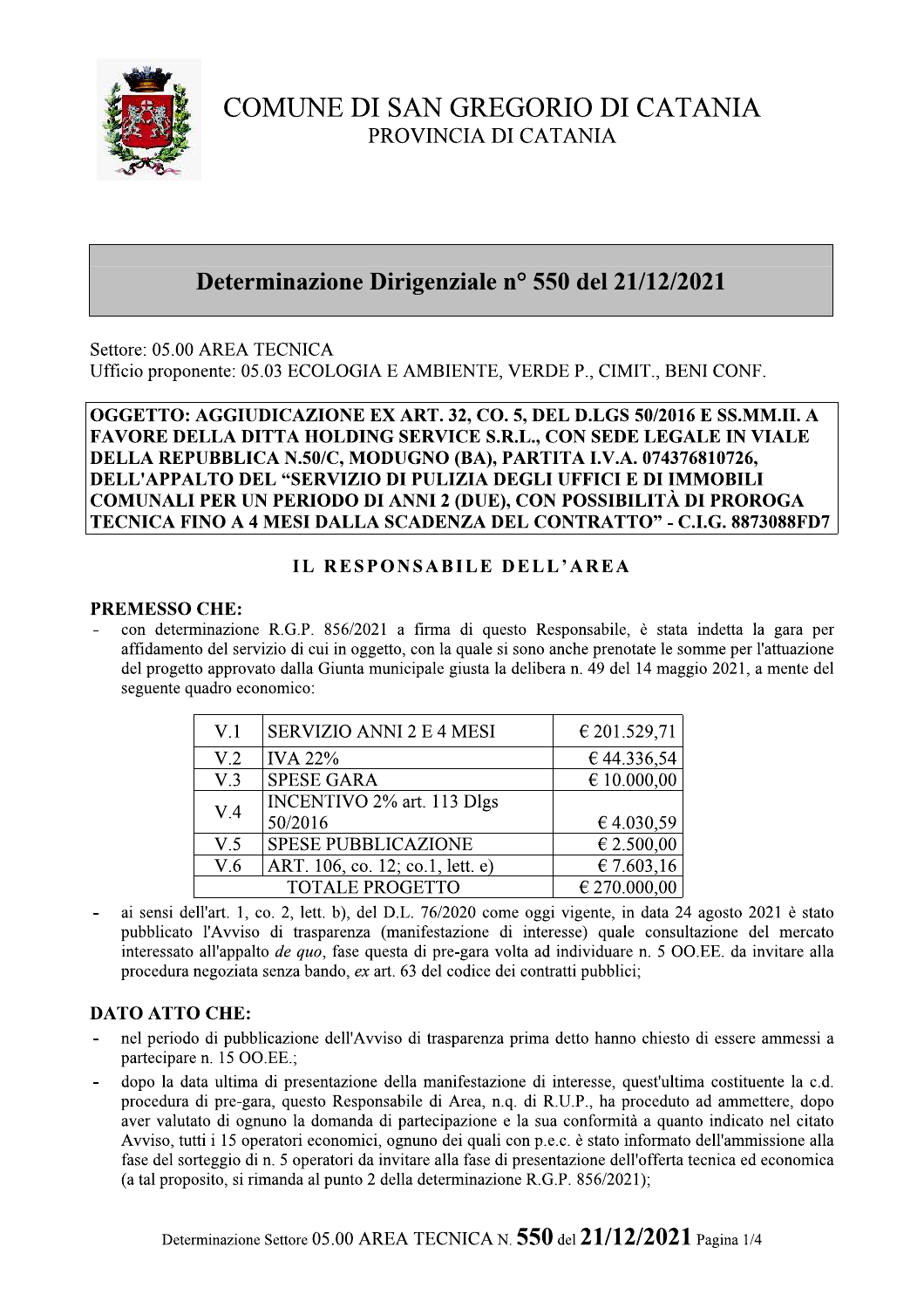con determinazione di settore n. 396 del 21 settembre 2021, R.G.P. n.978 del 21/09/2021, si è proceduto all'approvazione della procedura di pre-gara di cui sopra, invitando i seguenti cinque operatori economici fra i quindici ammessi (verbale estrazione del 28 settembre 2021, ore 10:09):

| <b>OPERATORE ECONONICO</b>                                           | PARTITA I.V.A. | <b>SEDE SOCIALE</b>                        |
|----------------------------------------------------------------------|----------------|--------------------------------------------|
| G.E.Service                                                          | '01619180621   | Bonea (BN), via Lorenzoni 3                |
| <b>HOLDING SERVICE SRL</b>                                           | '07437680726   | Modugno (BA), viale della Repubblica, 50/C |
| Maintenance<br><b>SRL</b><br>European<br>Cleaning - in breve EUROMAC | '05340230589   | Roma, via Capogrossi, 50                   |
| EUROSERVICE S.R.L.                                                   | '04033760820   | Palermo, via Monti Iblei, 10/12            |
| ESG srl                                                              | '03561340831   | Messina, via Consolare Pompea, 1705        |

che il Seggio di gara, nominato con determinazione R.G.P. n.1094 del 07/10/2021 per come rettificata con la successiva determinazione R.G.P. n.1101 del 08/10/2021, ha dato atto che delle cinque ditte ammesse hanno proposto un'offerta tecnica-economica soltanto le seguenti tre:

1) HOLDING SERVICE S.R.L. codice fiscale 07437680726;

2) ESG S.R.L. codice fiscale 03561340831;

3) EUROSERVICE S.R.L. codice fiscale 04033760820:

#### **CONSIDERATO CHE:**

la Commissione giudicatrice, nominata con determinazione R.G.P. n. 1206 del 02/11/2021, in data 3 novembre 2021 ha inviato la proposta di aggiudicazione qui allegata (Allegato "A"), dalla quale emerge la seguente graduatoria finale dei tre operatori economici ammessi dal Seggio di Gara:

| N | $N^{\circ}$<br>protocollo | data     | Partita I.V.A. | Operatore economico    | Punteggio<br>offerta<br>tecnica | Punteggio<br>offerta<br>economica | Punteggio<br>totale |
|---|---------------------------|----------|----------------|------------------------|---------------------------------|-----------------------------------|---------------------|
|   | 216677                    | 06/10/21 | '07437680726   | HOLDING SERVICE S.R.L. | 78,689                          | 20,000                            | 98,689              |
|   | 216755                    | 06/10/21 | '03561340831   | ESG S.R.L.             | 80,000                          | 15,487                            | 95,487              |
|   | 216837                    | 07/10/21 | '04033760820   | EUROSERVICE S.R.L.     | 77,568                          | 5,627                             | 83,195              |

giusta l'art. 97, co. 3, del d.lgs 50/2016 come in atto vigente, articolo rubricato "Offerte anormalmente  $\sim$ basse", dispone che "Quando il criterio di aggiudicazione è quello dell'offerta economicamente più vantaggiosa la congruità delle offerte è valutata sulle offerte che presentano sia i punti relativi al prezzo, sia la somma dei punti relativi agli altri elementi di valutazione, entrambi pari o superiori ai quattro quinti dei corrispondenti punti massimi previsti dal bando di gara. Il calcolo di cui al primo periodo è effettuato ove il numero delle offerte ammesse sia pari o superiore a tre. Si applica l'ultimo periodo del comma 6.";

#### **RITENUTO**

necessario procedere alla verifica dell'offerta tecnico-economica proposta dall'operatore economico primo classificato visto che le soglie di anomalia delle offerte tecniche ed economiche sono rispettivamente pari a 64 e 16, quindi inferiori ai valori assegnati dalla Commissione giudicatrice;

#### **DATO ATTO CHE**

con pec riservata la ditta HOLDING SERVICE S.R.L. è stata invitata a fornire spiegazioni circa l'offerta tecnica ed economica proposta, le quali sono pervenute in data 22/11/2021 ed assunte al protocollo al  $n.23025$ ;

#### **RITENUTO CHE**

le spiegazioni della HOLDING SERVICE S.R.L. forniscono, con riguardo all'offerta presentata, un conto economico che appare sufficiente a garantire il servizio da affidare secondo le modalità previste nel capitolato di gara e nell'offerta tecnica presentata, motivo per cui si valuta l'offerta de qua congrua, seria, sostenibile realizzabile, e ciò anche in considerazione del *rating* dell'azienda;

#### VISTI: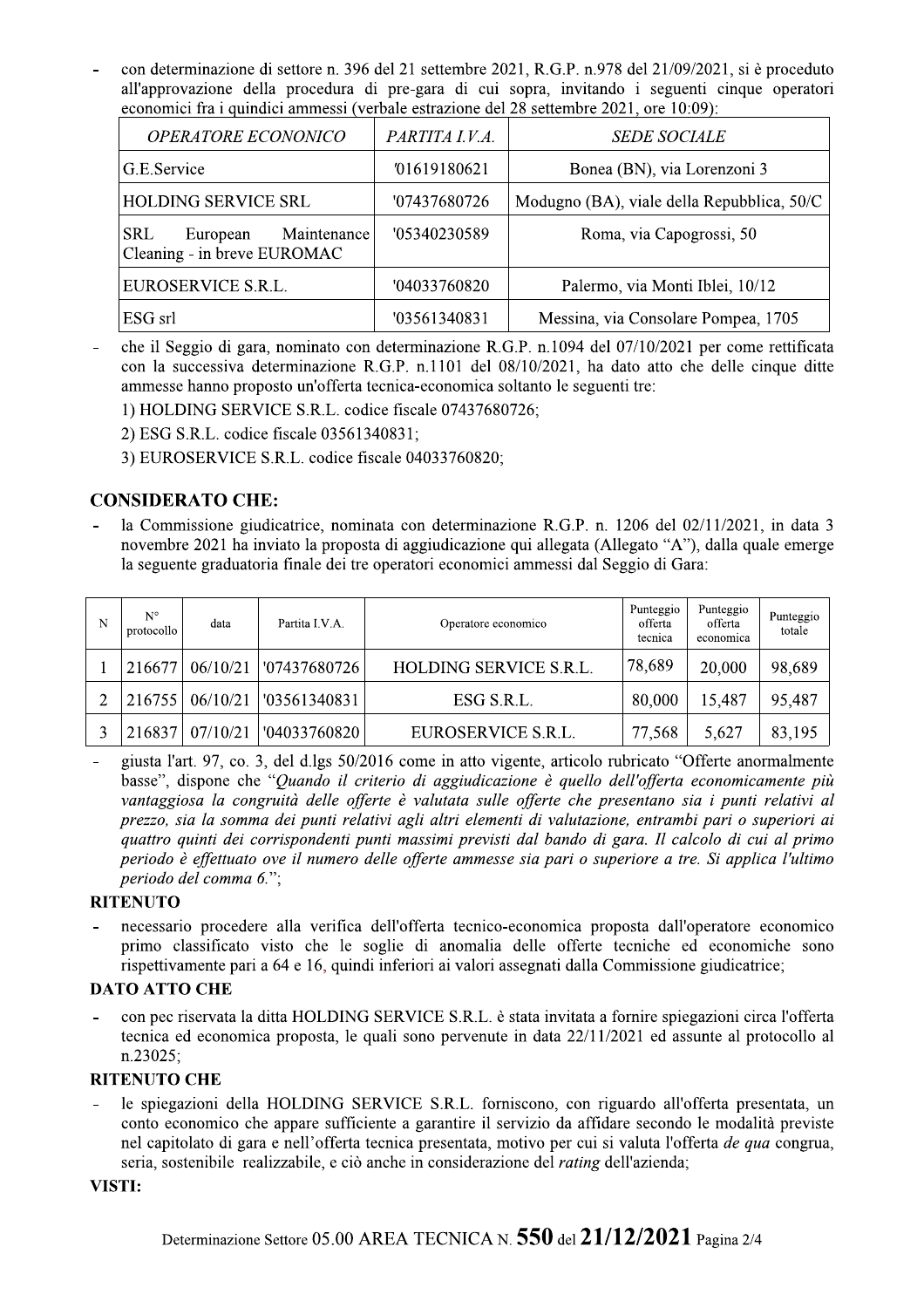- il d.lgs 50/2016 e successive modifiche ed integrazioni, ed in particolare l'art. 32, co. 5;
- l'art. 1, co. 2, lett. b), del D.L. 76/2020 come convertito con modificazioni dalla legge 120/2020, e successivo D.L. 77/2021 e sua conversione con modificazione giusta la legge n. 108 del 29 luglio 2021;
- la L. 241/90 e ss.mm.ii. riguardo al procedimento amministrativo;
- la 1.r. 21 maggio 2019, n. 7, "Disposizioni per i procedimenti amministrativi e la funzionalità dell'azione amministrativa":
- la deliberazione di Giunta Municipale n. 4 del 28 gennaio 2021, recante "Adozione del piano triennale" di prevenzione della corruzione e della trasparenza – Anni 2021/2023";
- il Bilancio di previsione anno 2021 e pluriennale anni 2021-2023, approvato dal Consiglio comunale in data 26 gennaio 2021;
- la deliberazione di G.M. n.120 del 02/12/2020 con cui si è approvato il Programma degli acquisti di  $\overline{a}$ beni e servizi, biennio 2021/2022:
- il decreto sindacale n. 6 del 29 gennaio 2021, per come rettificato con il successivo recante il n. 8 e la data 1 febbraio 2021, relativo alla nomina dei Responsabili delle Aree e loro vicari;

#### **DETERMINA**

1) di approvare la proposta della Commissione aggiudicatrice di cui al verbale del 3 novembre 2021 (allegato "A"), proposta con la quale si indica aggiudicataria la ditta HOLDING SERVICE S.R.L., con sede legale in Modugno (BA), viale della Repubblica n.50/C, Partita I.V.A. 074376810726, con il punteggio totale di 98,689/100, alla luce di quanto espresso in "RITENUTO CHE" della motivazione di questa determinazione;

2) di aggiudicare la procedura negoziata senza bando ex art. 63 del codice dei contratti pubblici, alla ditta HOLDING SERVICE S.R.L. prima generalizzata, del "SERVIZIO DI PULIZIA DEGLI UFFICI E DI IMMOBILI COMUNALI PER UN PERIODO DI ANNI 2 (DUE) CON POSSIBILITÀ DI PROROGA TECNICA FINO A 4 MESI DALLA SCADENZA DEL CONTRATTO" come integrato dall'offerta tecnicoeconomica approvata dalla Commissione aggiudicatrice di cui al superiore punto 1), per l'importo complessivo, ottenuto dal ribasso offerto del 36,960%, di euro 157.945,88, di cui euro 129.463,84 per imponibile ed euro 28.482,04 per I.V.A. del 22% sull'imponibile;

| $V.1*$ | <b>SERVIZIO ANNI 2 E 4 MESI</b><br><b>AGGIUDICATO</b> | € 129.463,84     |  |  |
|--------|-------------------------------------------------------|------------------|--|--|
| $V.2*$ | IVA 22% su $V.1*$                                     | € 28.482,04      |  |  |
| $V.3*$ | SPESE DI GARA (Commissione<br>giudicatrice)           | € 4.000,00       |  |  |
| $V.4*$ | <b>INCENTIVO 2%</b>                                   | €4.030,59        |  |  |
| $V.5*$ | <b>SPESE DI PUBBLICAZIONE</b><br><b>SOSTENUTE</b>     | ////////         |  |  |
| $V.6*$ | ART. 106, co. 12, e co.1 lett. e)                     | € 7.603,16       |  |  |
| $V.7*$ | ECONOMIE (da ribasso, I.V.A. e<br>pubblicazioni)      | € 96.420,37      |  |  |
|        | <b>TOTALE POST GARA</b>                               | $\in$ 270.000,00 |  |  |

1) di approvare il seguente quadro economico post-gara:

3) di dare atto che con determinazione R.G.P. n. 1206 del 02/11/2021 è stata impegnata la somma di euro 4.000,00 al codice 01.02-1.03.02.13.002 cap. 1043/1 del Bilancio 2021/2023 annualità 2021 quale spesa di gara per la Commissione giudicatrice;

4) di impegnare la somma di euro 169.579,63 (somma  $V1*+V2*+V4*+V6*$ ), in considerazione dell'obbligo di anticipazione di cui all'art. 35, co.18, del Codice dei contratti e della proroga a scadenza 24 mesi, nel seguente modo:

 $-6.87.046,21$  al codice 01.02-1.03.02.13.002 cap. 1043/1 del Bilancio 2021/2023 annualità 2022;

 $-6.82.533.42$  al codice 01.02-1.03.02.13.002 cap. 1043/1 del Bilancio 2021/2023, annualità 2023;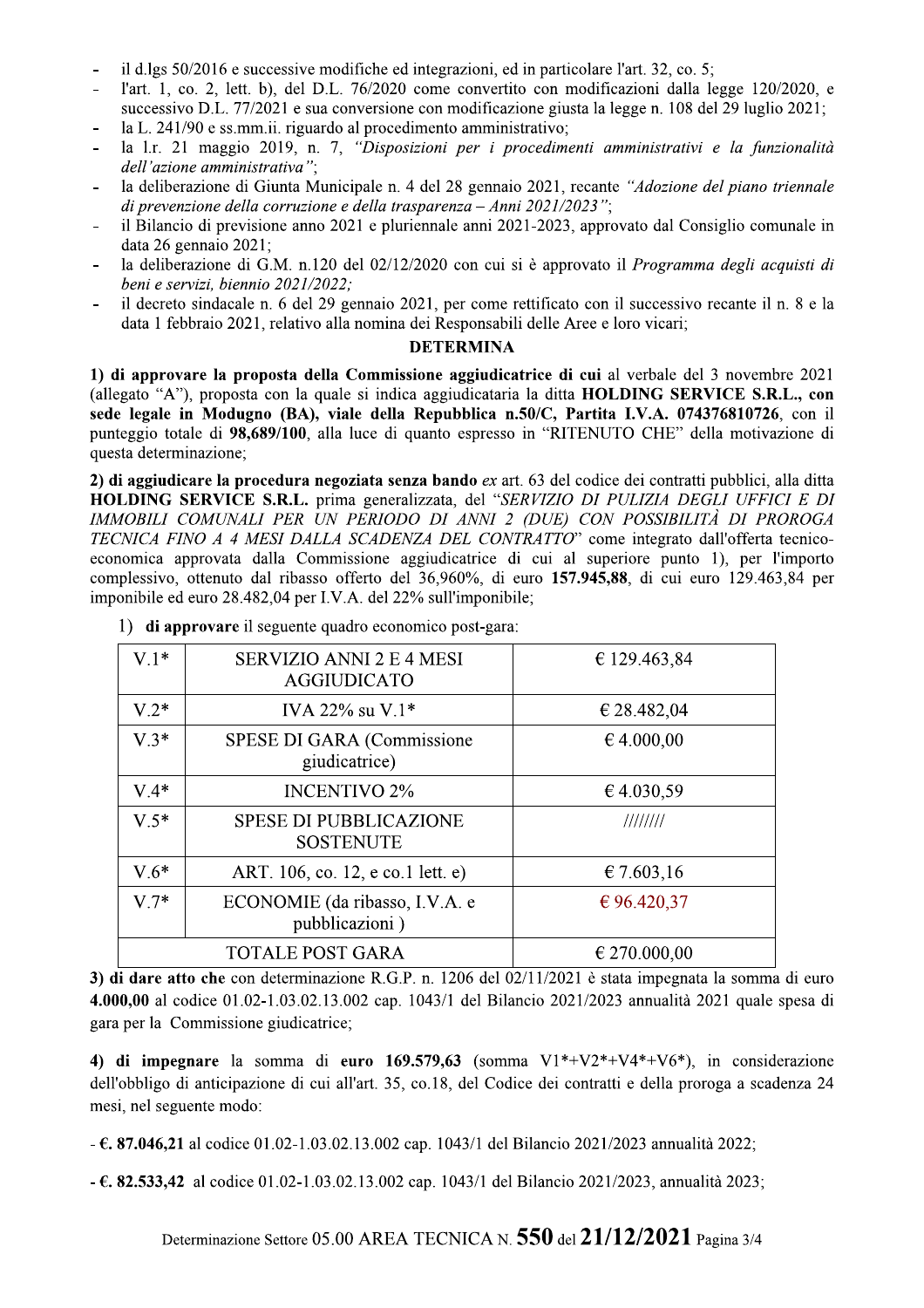5) di dare atto che è ancora in corso di perfezionamento il sub procedimento relativo alle verifiche dei prescritti requisiti riguardanti anche le autodichiarazioni afferenti all'art. 80 del codice dei contratti pubblici, da cui discenderà, se positive le dette verifiche, specifica determinazione con la quale si dichiarerà l'efficacia della presente, presupposto quest'ultimo per stipula del contratto in forma pubblica amministrativa a rogito del Segretario generale del Comune, giusta l'art. 32, co. 14, del codice dei contratti pubblici:

6) di attestare, ai sensi dell'art. 147-bis del T.U.E.L.L., per quanto di competenza, la regolarità e la correttezza dell'azione amministrativa di cui alla presente determinazione;

#### 7) di dare atto, in ultimo, che:

a) ai sensi dell'art. 23, comma 1, lett. b) del d.lgs. n. 33/2013 come vigente, il presente provvedimento verrà pubblicato attraverso la piattaforma telematica Sicr@web e sarà visibile nel portale Amministrazione Trasparente del sito istituzionale dell'Ente nella sezione "Provvedimenti", sottosezione "Provvedimenti dirigenti amministrativi" nonché, giusta l'art. 29 del codice dei contratti pubblici, anche nel Profilo del Committente di questo Comune:

b) ai sensi dell'art. 37, comma 1, lett. b) del d.lgs. 33/2013 come vigente, in combinato disposto con l'art. 29 del d.lgs. 50/2016, il presente provvedimento verrà pubblicato attraverso la piattaforma telematica Sicr@web e sarà visibile nel portale Amministrazione Trasparente del sito istituzionale dell'Ente nella sezione "Bandi di gara e contratti" sottosezione "Atti delle amministrazioni aggiudicatrici e degli enti aggiudicatori distintamente per ogni procedura";

c) il presente provvedimento, divenuto efficace con il visto di regolarità contabile, verrà pubblicato nella "Profilo sezione del Committente" del sito del comune: https://www.comune.sangregoriodicatania.ct.it/timeline.aspx nonché sul portale TUTTOGARE in uso al comune di San Gregorio di Catania:

Ai fini della validità del presente provvedimento, il sottoscritto Responsabile dell'Area Tecnica

#### **DICHIARA**

1.1, di non trovarsi nelle cause di inconferibilità od incompatibilità di cui al d.lgs. n.39/2013, ovvero ai sensi del PTPC interno dell'Ente, avendone reso dichiarazione, per quanto di sua conoscenza, e di non avere reso nuova dichiarazione modificativa ed integrativa per fatti o condizioni sopravvenute, per quanto di sua conoscenza:

1.2. di non doversi astenere nell'adozione del presente provvedimento poiché non si trova in conflitto di interesse, anche potenziale, per quanto nella sua conoscenza, ai sensi dell'art. 6/bis della legge n.241/1990;

1.3. di non trovarsi in una situazione di interesse finanziario o conflitto di interesse, ai sensi dell'art.6 del D.P.R. n.62/2013 ovvero ai sensi del vigente Codice Comportamento Interno dell'Ente, per rapporti diretti o indiretti di collaborazione con soggetti privati in qualunque modo retribuiti che lo stesso abbia o abbia avuto negli ultimi tre anni, né in prima persona, né di parenti o affini entro il secondo grado, né del coniuge o del convivente;

1.4. di non trovarsi nella condizione di cui all'art. 35-bis del d.lgs. n.165/2001 (Prevenzione del fenomeno della corruzione nella formazione di commissioni e nelle assegnazioni agli uffici per essere stato condannato, anche con sentenza passata in giudicato, per reati previsti nel Capo I del Titolo II del Libro secondo del codice penale, che comportano limitazioni all'assegnazione e partecipazione a funzioni e poteri nella P.A.).

Avverso il presente provvedimento è ammesso esclusivamente ricorso al TAR Sicilia, sezione Catania, nel termine di 30 giorni dalla sua pubblicazione nel sito istituzionale del Comune.

San Gregorio di Catania, 21/12/2021

Resp. Area VITO MANCINO / ArubaPEC S.p.A.